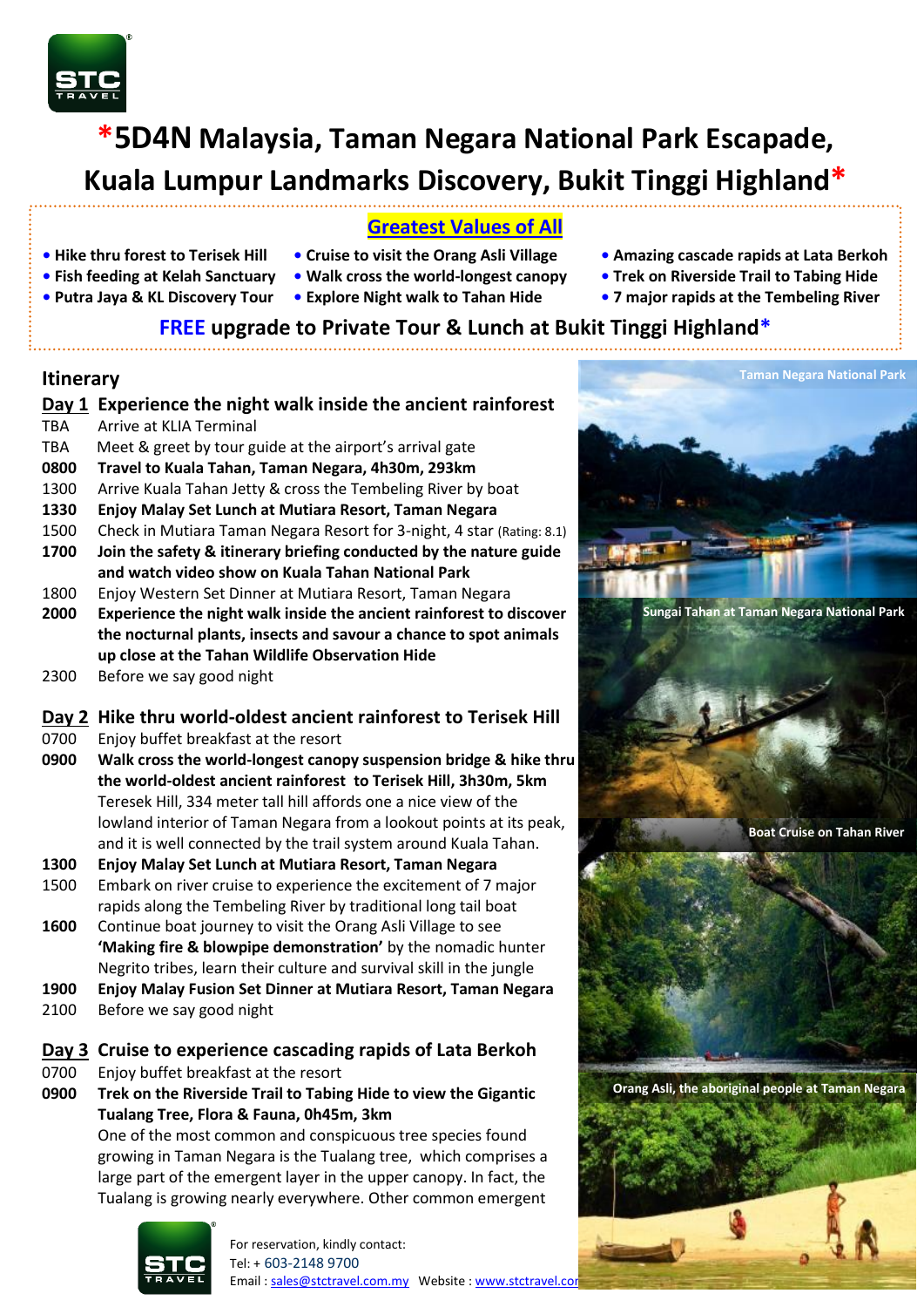

species here include Merbau, Meranti Tembaga, Damar Hitam Siput, Kempas, Meranti Sarang Punai, some species of Balau & many more

- 1200 Enjoy Malay Set Lunch at Mutiara Resort, Taman Negara
- **1400 Cruise to experience the cascading rapids of Lata Berkoh at the upstream of Tahan River**

Lata Berkoh is a rocky cascade with a lot of sharp angled sedimentary rocks, which characterize the underlying geology of large areas of Taman Negara. It's one of the "must-visits" and a good spot to cool off in the icy cold waters. The journey on Sungai Tahan takes about one hour depending on the river level, many places along the river are lined with huge, leaning Neram trees, forming an archway over the water, their trunks and branches festooned with ferns and orchids

- **1500 Continue boat journey to Kelah Sanctuary for fish feeding and swimming at the crystal clear water**
- 1800 Enjoy Malay Fusion Set Dinner at Mutiara Resort, Taman Negara
- 2000 Go for the **Night River Safari** (optional cost), cruise along Tembeling River to spot for nocturnal animals drinking water by the riverbank such as the sambar deer, barking deer, and wild boar although sighting them still requires a bit of luck !

#### **Day 4 Travel to Bukit Tinggi Highland for lunch\***

- 0800 Enjoy buffet breakfast at the resort
- 1000 Travel to Bukit Tinggi Highland for lunch, 2h45m, 211km
- **1300 Enjoy Cantonese Set Lunch at Wonderland Restaurant**
- 1430 Journey to Kuala Lumpur City Center, 0h45m, 39km
- 1500 Check-in Novotel or Melia Kuala Lumpur Hotel for 1-night
- **1830 Enjoy Authentic Set Dinner at the Star Hill Gallery**
- 1930 Discover the Golden Triangle to explore the latest happenings in downtown of Kuala Lumpur
- 2200 Before we say good night

#### **Day 5 Drive thru Putrajaya, the Federal Capital of Malaysia**

- 0800 Enjoy buffet breakfast at the hotel
- **TBA Drive thru Putrajaya, the Federal Capital of Malaysia**
- TBA Transfer to KLIA Airport for flight check in, 1h40m, 103km



| Tour Code: TMN5D02 |                                                                                                          |                          |                     | Tour Fare (MYR)<br>(Per person per package) |                          |                           |                                    |  |
|--------------------|----------------------------------------------------------------------------------------------------------|--------------------------|---------------------|---------------------------------------------|--------------------------|---------------------------|------------------------------------|--|
| <b>Star</b>        | <b>Hotels</b>                                                                                            | <b>Travelling Period</b> | 02<br><b>Adults</b> | $3 - 5$<br><b>Adults</b>                    | $6 - 8$<br><b>Adults</b> | $9 - 10$<br><b>Adults</b> | <b>Single</b><br><b>Supplement</b> |  |
| $4*$<br>$4*$       | <b>Hotel Melia</b><br>$(DLX)$ Rating : 8.3<br><b>Mutiara Taman Negara Resort</b><br>(Chalet) Rating: 8.2 | 01 Apr $19 - 31$ Mar 20  | 3359                | 2889                                        | 2229                     | 2169                      | 1489                               |  |